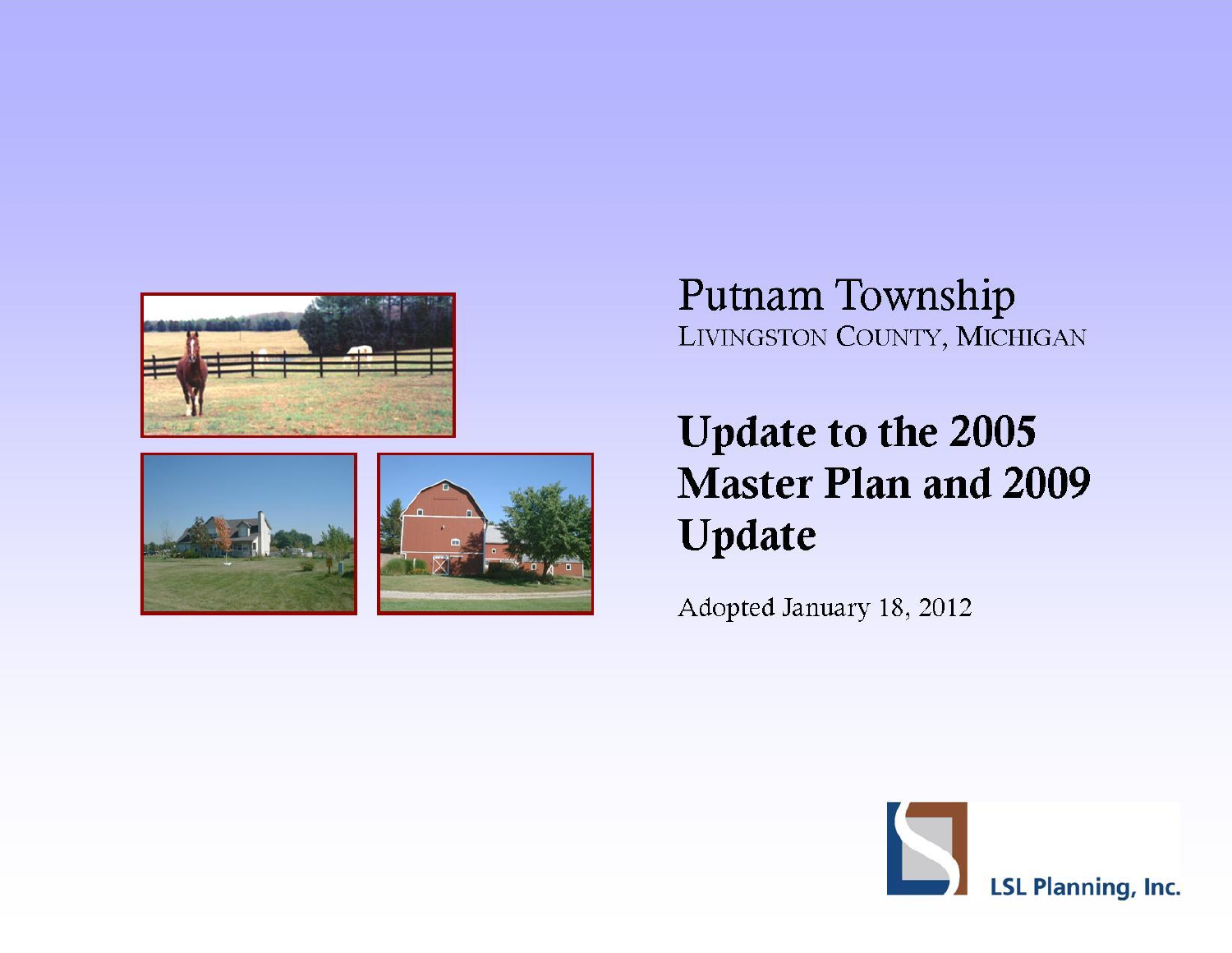1

### Putnam Township 2012 Update to the Master Plan

#### **UPDATING THE MASTER PLAN**

Putnam Township adopted its Master Plan on November 16, 2005, along with a subsequent Update on February 18, 2009.

In October 2010 the Township initiated this Update to further address and refine elements of the Future Land Use Map and Plan Goals.

After review by adjacent municipalities and the Livingston County Planning Commission, the Planning Commission held the required public hearing on December 14, 2011. Following the hearing, the Commission recommended approval by the Township Board. Subsequently, the Township Board approved the Master Plan Update on January 18, 2012.

This 2012 Update includes changes to the Future Land Use map; therefore, the Future Land Use map on Page 55 of the 2005 Plan, as well as Map C in the 2009 Update are superseded by the new map contained in this document. Accordingly, the attached Map A is the new Future Land Use map.

#### **CHANGES TO THE FUTURE LAND USE MAP:**

*1. LDR Low Density Residential and RP Rural Preservation to MDR Medium Density Residential (four locations – M-36 at Hinchey, M-36 at Farley, Darwin at Cedar Lake and adjacent to and southeast of the Village).*

The Master Plan classification for these four areas was changed to better reflect the established development pattern. Each area is already developed consistent with the planned MDR density and this change will match the established and planned character of each area.

2. *LDR Low Density Residential to MHP Manufactured Home Park* **(east of the Village on the south side of M-36)**

While the area already planned as MHP (north of the Village) has been deemed suitable for such development, the Township decided to evaluate additional properties for suitability of the MHP designation. The intent being to provide another option that could accommodate such development.

Characteristics such as size, development constraints (steep slopes, wetlands, lakes/rivers and flood zones), proximity to the Village and access to roads, services and utilities (in keeping with the Plan Goal promoting higher density/intensity uses near the Village) were used to identify another appropriate location.

The evaluation ultimately led to this approximately 80 acre property that is flat, contains a relatively limited amount of environmental conditions, is near the Village, and has direct access to a major roadway (M-36).

#### 3. *LB Local Business to MDR Medium Density Residential* **(the north side of Honey Creek Court, west of Dexter-Pinckney Road)**

This 1-acre property was recently split off from the larger parcel fronting Dexter-Pinckney Road, which is planned as LB Local Business.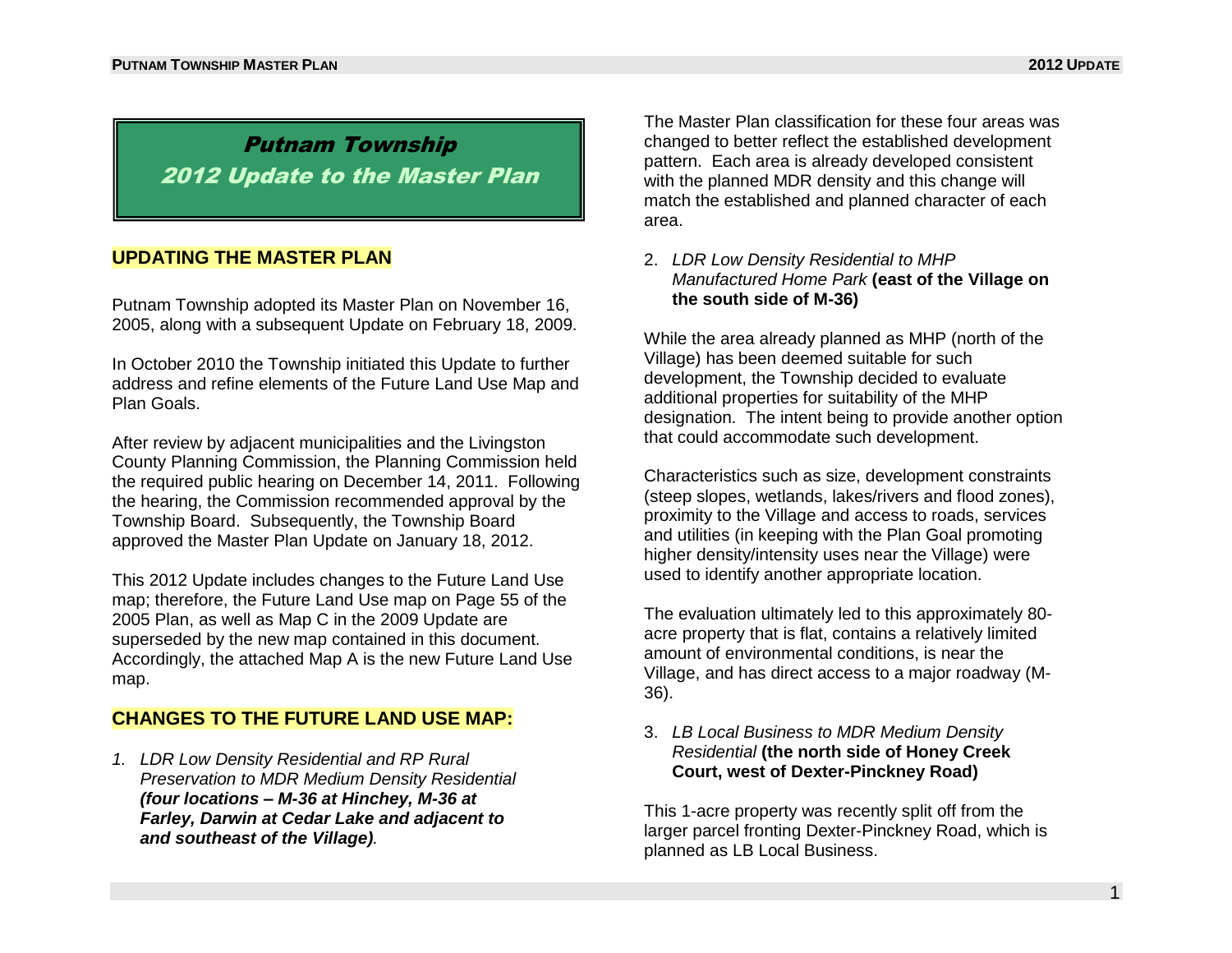The intent of the lot split was for the future development of a single family residence matching the established pattern along Honey Creek and Honeycomb Court. The change to MDR is consistent with this intent.

4. *RP Rural Preservation to LDR Low Density Residential and MDR Medium Density Residential* **(along D-19 and extending east to the Township boundary and west to Gawley Road).**

Given a significant amount of land planned as AP and RP, the Township sought out additional land that could accommodate single-family residential development at a slightly higher density, such as LDR and MDR.

As the primary north/south roadway through the Township, the D-19 corridor north of the Village was evaluated and selected as such an area. Accordingly, a higher density (MDR) classification was located along the roadway itself, as it is expected to be able to accommodate single-family residential development at a slightly higher density.

The next less intense classification (LDR) was then selected to provide an appropriate transition from D-19 and MDR to the AP classification to the west and the Township boundary to the east.

This area contains a variety of existing lot sizes ranging from 1-acre to more than 10 acres. As such, future redevelopment of this area at the planned densities must be carefully evaluated in terms of potential impacts upon surrounding character. For instance, it generally would not be advisable to rezone one of the smaller individual parcels if it were to be surrounded by another designation.

Although such a request could be consistent with the Future Land Use Map, consideration must also be given to the Goals and Objectives of the Master Plan, as well as potential impacts upon the area. However, a rezoning proposed for one of the larger parcels or a group or properties may be more in keeping with the Goals of the Plan and be able to better absorb potential impacts.

Ultimately, any redevelopment/rezoning requests must be reviewed on a case by case basis with consideration given to all applicable criteria.

5. *LDR Low Density Residential and MDR Medium Density Residential to LB Local Business* **(along M-36 at Peaceful Valley Drive).**

Given the relatively small amount of land planned as either LB Local Commercial or GB General Business, the Township evaluated areas to accommodate future commercial uses. While the majority of the commercial activity for the larger area will remain in the Village, there are also opportunities for additional commercial in the Township.

After review, the Township decided that expansion of the already planned LB area along M-36 was the most logical choice. This plan provides a transition between the planned GB adjacent to the Village and the planned MDR farther east along M-36, while also providing the opportunity for added businesses to service the planned MHP property on the south side of M-36. This plan is also consistent with the overall goal of locating more intense land uses nearer the Village by providing a small node/corridor of planned commercial activity adjacent to the Village and along the major east/west roadway in the Township.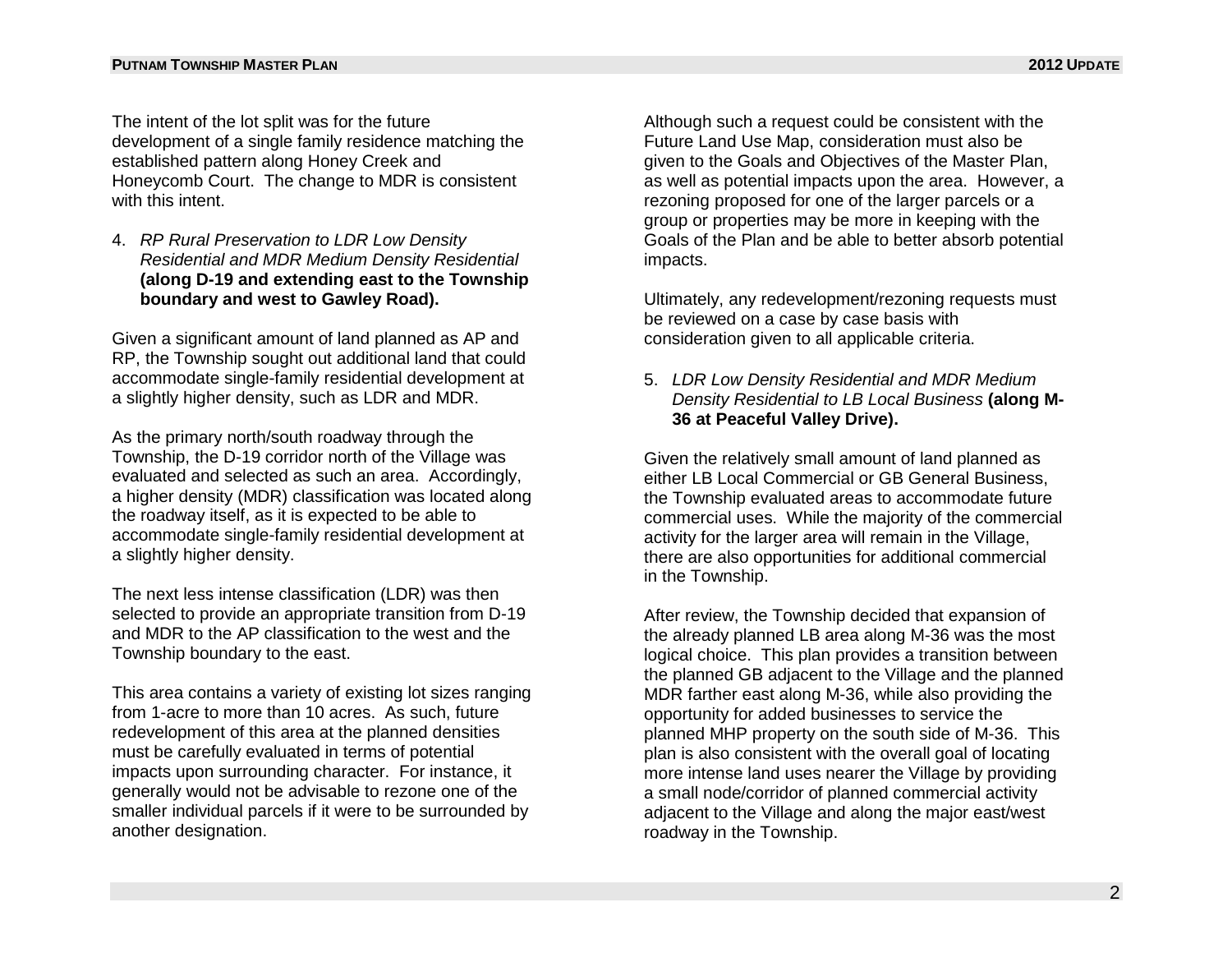#### **CHANGES TO THE MASTER PLAN TEXT**

Chapter Two of the 2005 Master Plan (pages 5 through 9) identifies three Goals in support of the overall Vision for Putnam Township – Natural Environment, Growth Management, and Infrastructure. This Update includes refinement to the description of each as follows:

#### **GOALS: NATURAL ENVIRONMENT**

*Putnam Township will adopt measures to protect its environmental resources, such as wetlands, lakes, woodlands, and other pristine natural features, from the negative impacts of development.*

*Green technologies, and site and building design elements, that can reduce the energy consumption, impervious surface area, and other environmental impacts of development should be required for private development, and implemented in publicly funded projects, to the extent practical. The safe operation of alternative energy systems that can reduce reliance on carbon-based energy sources should be encouraged provided there are no adverse impacts upon the overall character of the Township or individual properties.*

*The Township will cooperate with the State, County, and surrounding communities to enhance the management of environmentally sensitive areas to take advantage of recreational opportunities while protecting these resources.*

#### **GOALS: GROWTH MANAGEMENT**

*Putnam Township will plan a land use pattern that represents a predominately rural residential and agricultural character, with quality single-family housing at densities appropriate to its low-density setting.*

*Following an appropriate development pattern, more intense densities and uses should be located in close proximity to the Village of Pinckney, compatible with the town character and existing infrastructure.*

*Commercial, medium and higher density residential, and other nonresidential development shall occur on a limited basis; be located in appropriate areas where nearby rural residential uses are not adversely affected; and be designed to preserve the rural character qualities of the township.*

*The Township shall seek to coordinate land use with the Village of Pinckney to complement existing uses within each community, take advantage of existing community services to avoid duplication, and preserve the rural character of the township.*

#### **GOALS: INFRASTRUCTURE**

*Putnam Township will provide, or coordinate with the Village, State and County agencies to provide, the necessary public facilities and services that will serve the needs of its residents and preserve the township's rural character.*

*When planning for a limited amount of more intense densities and uses, the township will direct development to areas with compatible existing and planned development patterns, and where appropriate infrastructure is in place (or available nearby) to reduce costs and preserve the predominant rural character of the township.*

*The Township will plan an efficient transportation roadway and pedestrian network that considers such factors as resident desires, land use, traffic conditions and roadway function, and other appropriate elements.*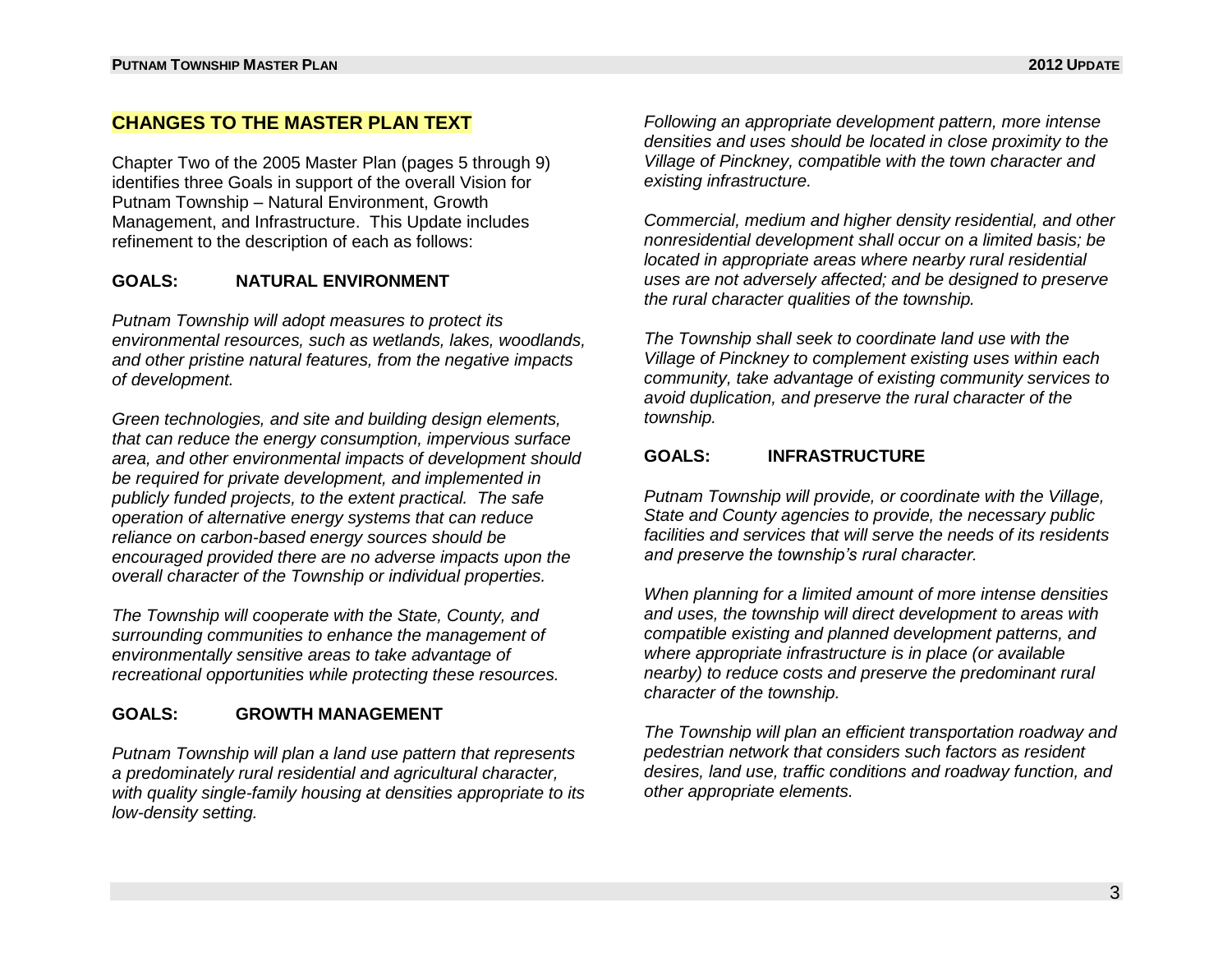#### **FUTURE LAND USE CATEGORIES CORRELATION TO ZONING DISTRICTS**

The Master Plan and Future Land Use Map are intended to guide future zoning and land use decisions. As such, the table below provides a correlation between Master Plan categories and Zoning Ordinance designations. Please note there is oftentimes an overlap among categories and that details such as specific site conditions, character of the area and Ordinance regulations will ultimately determine which zoning designation may be the most appropriate for a given site.

| <b>Master Plan</b>                  | <b>Zoning Ordinance</b>             |
|-------------------------------------|-------------------------------------|
| AP Agricultural Preservation        | A-O Agricultural/Open Space         |
|                                     | <b>RR Single Family Residential</b> |
|                                     | <b>RBR Resource-Based</b>           |
|                                     | Recreation                          |
| <b>RP Rural Preservation</b>        | A-O Agricultural/Open Space RR      |
|                                     | <b>Single Family Residential</b>    |
|                                     | <b>RBR Resource-Based</b>           |
|                                     | Recreation                          |
| <b>LDR Low Density Residential</b>  | <b>RR Single Family Residential</b> |
|                                     | RS-1 Single Family Residential      |
| <b>MDR Medium Density</b>           | RS-2 Single Family Residential      |
| Residential                         | RS-3 Single Family Residential      |
| <b>HDR High Density Residential</b> | RS-3 Single Family Residential      |
|                                     | RS-4 Single Family Residential      |
|                                     | R-2 Two Family Residential          |
|                                     | R-3 Multiple Family Residential     |
| <b>LR Lake Residential</b>          | <b>LR-1 Single Family Lake</b>      |
|                                     | Residential                         |
|                                     | LR-2 Single Family Lake             |
|                                     | <b>Residential</b>                  |
| <b>LB Local Business</b>            | C-1 Local Business                  |
| <b>GB General Business</b>          | <b>C-2 General Business</b>         |
| LI Light Industrial                 | M-1 Light Industrial                |
| MHP Manufactured Home Park          | <b>MHC Manufactured Housing</b>     |
|                                     | Community                           |
|                                     | RS-2 Single Family Residential      |
|                                     | RS-3 Single Family Residential      |
|                                     | RS-4 Single Family Residential      |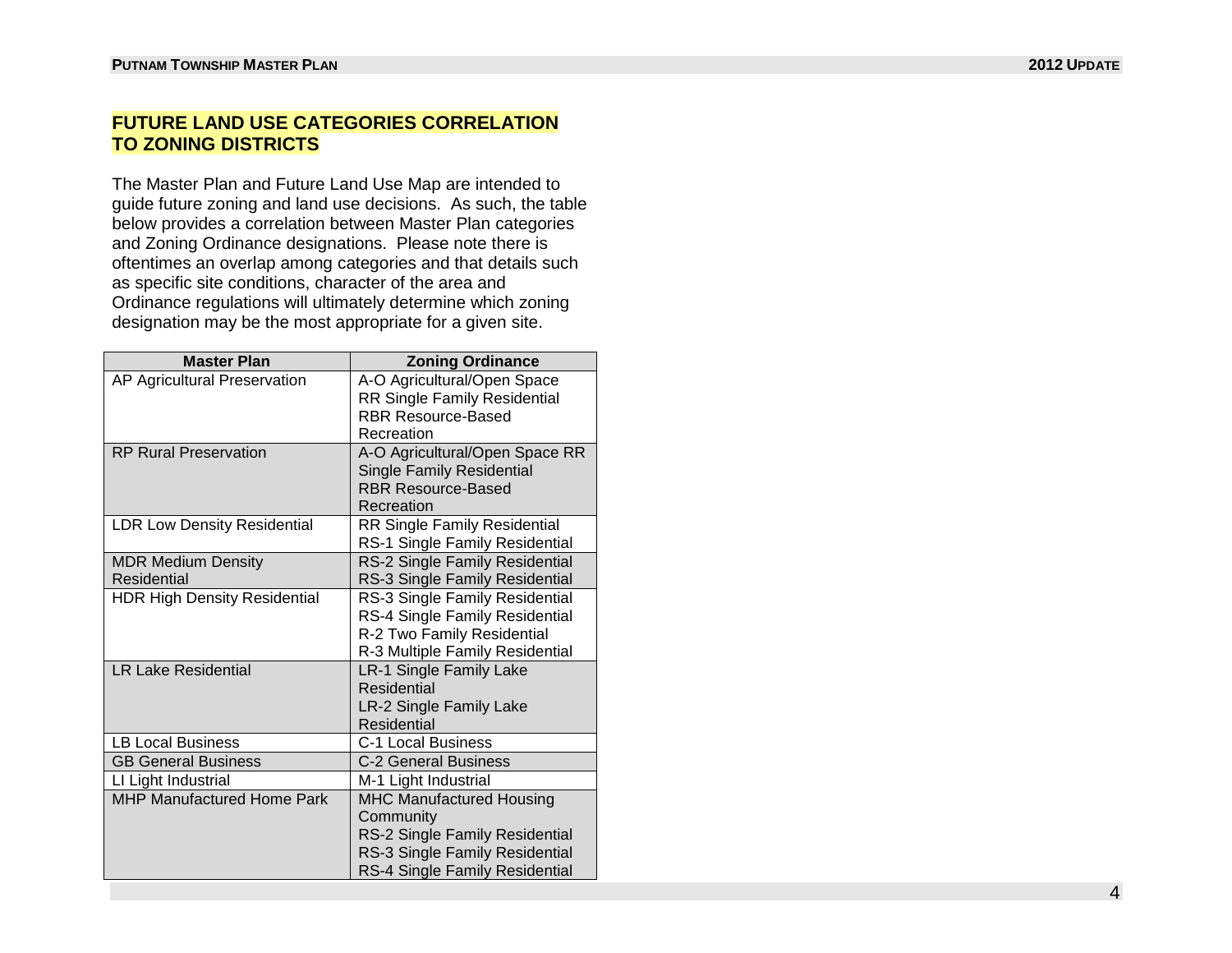#### **REVISED FUTURE LAND USE MAP**

Map A replaces the Future Land Use Map in the 2009 Master Plan Update.